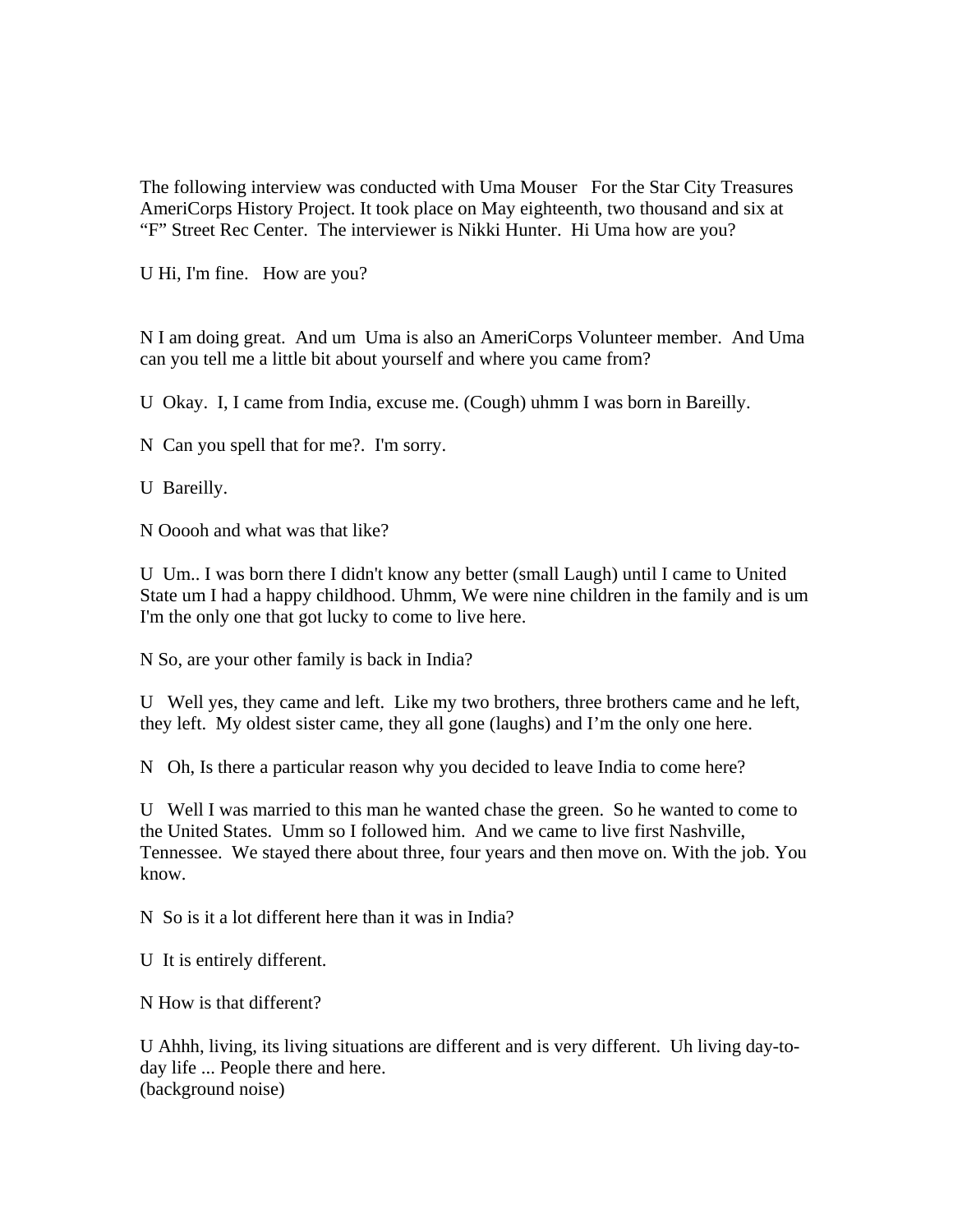N Is their homes different here than in India?

U Is very different. Because ummmm ...Weather conditions are normally not very good. Summer is very hot. Winter is cold. But no heating in the homes. People just put on overcoat in winter. Like around (small laugh)

N So tell me about your trip uhmm over here and what you first thought of America when you saw it?

U First, when I came I had difficult time with airlines but I didn't speak any English. I mean I spoke some but uhmm couldn't understand American accent. I was just lost. (Laughs) Then and when I got to Tennessee it was worse, that Southern accent was so different. It took me; it didn't take me very long. I enrolled in a foreign student class. And I picked up in six months...............................?

N So what was schools like were you uh... excuse me. What were your schools like back in India?

U I um I went to school I have Bachelor Degree in Fine Arts.

 You see the school I went to is a totally, my language, Hindi school. All my subjects I study in my language. English was just a language class. So it was difficult for me to learn English phrases, how people speak, it took about six months to

N To learn it?

U uhm-hum

N Wow. Ummmm also uhmm just tell me about some of your family traditions, some of what you guys celebrate and things like that.

U Okay, In India back in India we celebrate many festival functions. Uhm. I would say like Christmas, before Christmas comes in November we have a festival of light. We have whole houses, everybody's house candlelight the lights. Everybody had it. That particular day our God came home so we have that coming nnnnnnnnnnnnnn him here with the light. In our home.

N Any particular foods that you eat during that time?

U Umm. There are many dessert? Umm is different food, different food we cooked. Indian food that some people know, in Lincoln now. The restaurant you go Indian food served really well here. But this is similar type. Uhmm Is difficult is difficult for me to describe.

N Umm What were the laws? Are they different in India than here?